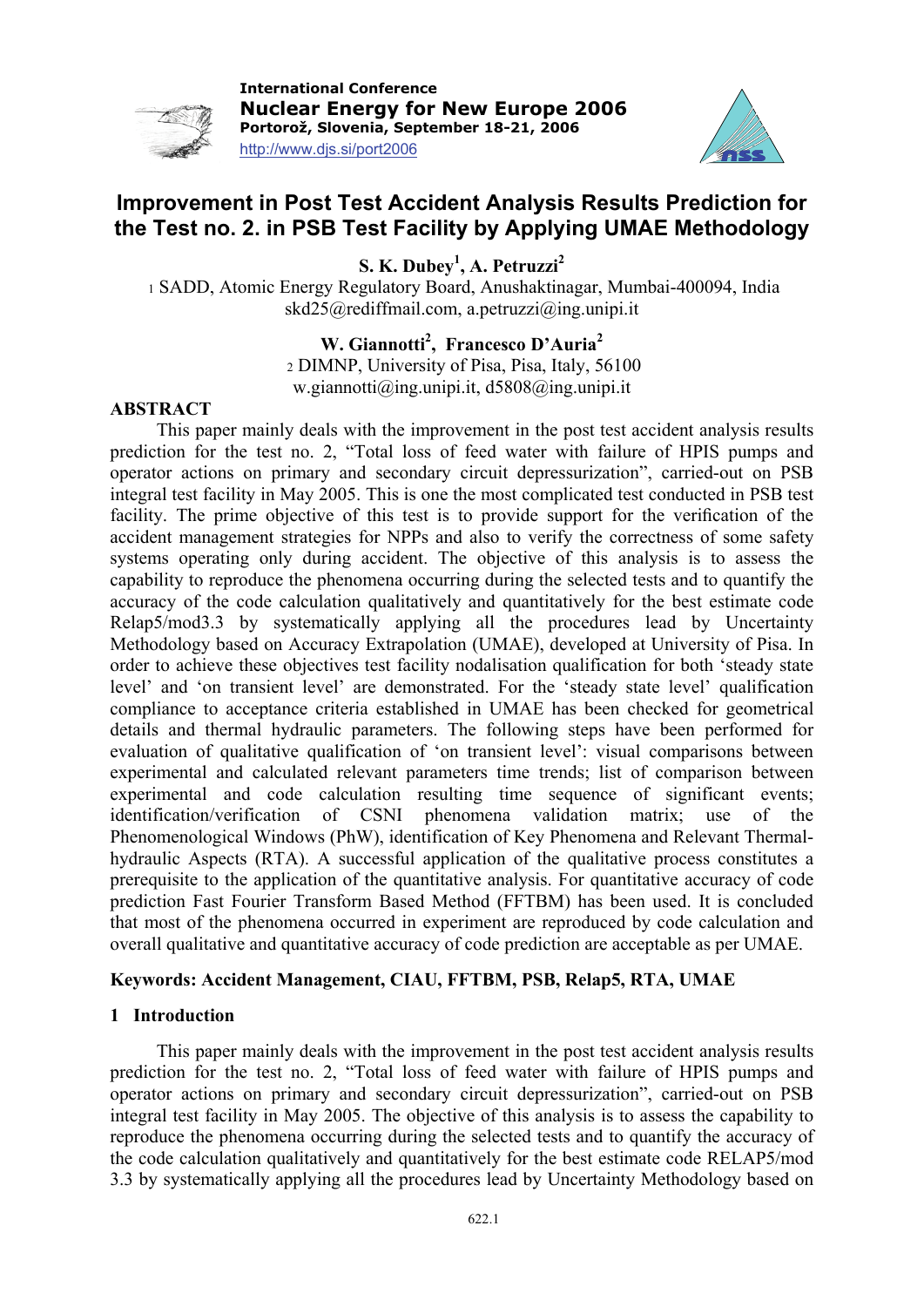Accuracy Extrapolation (UMAE), developed at University of Pisa. [1]. This is one the most complicated test conducted in PSB test facility. The prime objective of this test is to

- Provide support for the verification of the accident management strategies for NPPs and to verify the correctness of some safety systems operating only during accident
- Obtaining experimental data for validation of thermal-hydraulic system codes which are used for VVER NPP safety analyses
- Identification and/or verification of CSNI phenomena validation matrix applicable to this test [2]

 The PSB-VVER is a full height integral test facility; power and volume are scaled 1:300. The primary and the secondary circuits of the ITF are designed in order to operate at nominal pressure of the VVER-1000 reactor. The facility has four loops (each one is constituted by a hot leg, a steam generator, a loop seal a main circulation pump and a cold leg), a Pressurizer (PRZ), connected via the surge line to the hot leg of loop 4 or 2, the ECCS includes active high and low pressure injection systems, four SIT, that are provided by four hydro-accumulators. The internals of the VVER vessel are represented in the facility by separate pipes: one for the downcomer, one for the core model and upper plenum, and one for the core bypass. The core model contains 168 fuel rods simulators with a uniform power profile and a central unheated rod. Up to now the experiments have been performed with the assembly power set to 1.5 MW (15 % of VVER 1000 nominal scaled power). The primary side of the steam generator consists of a hot and a cold collector and of 34 tubes coiled in 10 complete turns with 51 mm difference from inlet and outlet height. The length of one tube is the same like the one of the reference plant. Separators are completely absent. All the four SG are connected to a common steam header via a "small power" steam line. Finally the steam from the SG is discharged into a condenser. A atmospheric discharge valve BRU-A is connected to all the four steam line for secondary side cooling. Details about test facility description can be found in [3]. Test specifications and resulting time sequence of significant events for both code prediction and during the test are presented in table 1.3. The test 2 specifications and scenario can be found in detail in [4]

 Once post test analysis was previously performed for this test (notation- old) [5]. But in old analysis UMAE were not followed systematically. Old analysis results showed that still some improvement is required. Therefore, improvement is done in this analysis (notationnew) by systematically applying all the procedures lead by UMAE after incorporating some changes in input deck for some of the boundary conditions based on observations made in old analysis, listed table 1.2 and as per test specification. Both the results are provided in this paper. A brief description for the code used and modeling aspects of nodalization are reported in sec.2.0. 'Steady sate level' and 'on transient level' qualifications are demonstrated in sec 3.0. Discussions on the results prediction are presented in sec. 4.0 followed by conclusions summarized in sec.5.0.

#### **2 Modeling of Experiments Using RELAP5/mod3.3**

 The light water reactor transient analysis code, Relap5/mod 3.3 has been used for this analysis. This code has been developed for the best estimate simulation of light water reactor coolant system transients during postulated accidents. Relap5/Mod 3.3 version is highly generic and suitable for the analysis of all transient and postulated accidents in LWR system, including small and large break Loss of Coolant Accidents (LOCA). This code is based on one-dimensional, transient, non-homogeneous and non-equilibrium hydrodynamic model for the steam and liquid phases, code uses a set of six partial derivative balance equations and can treat a non-condensable component in the steam phase and a non-volatile component (boron) in the liquid phase. A partially implicit numeric scheme is used to solve the equations inside control volumes connected by junctions.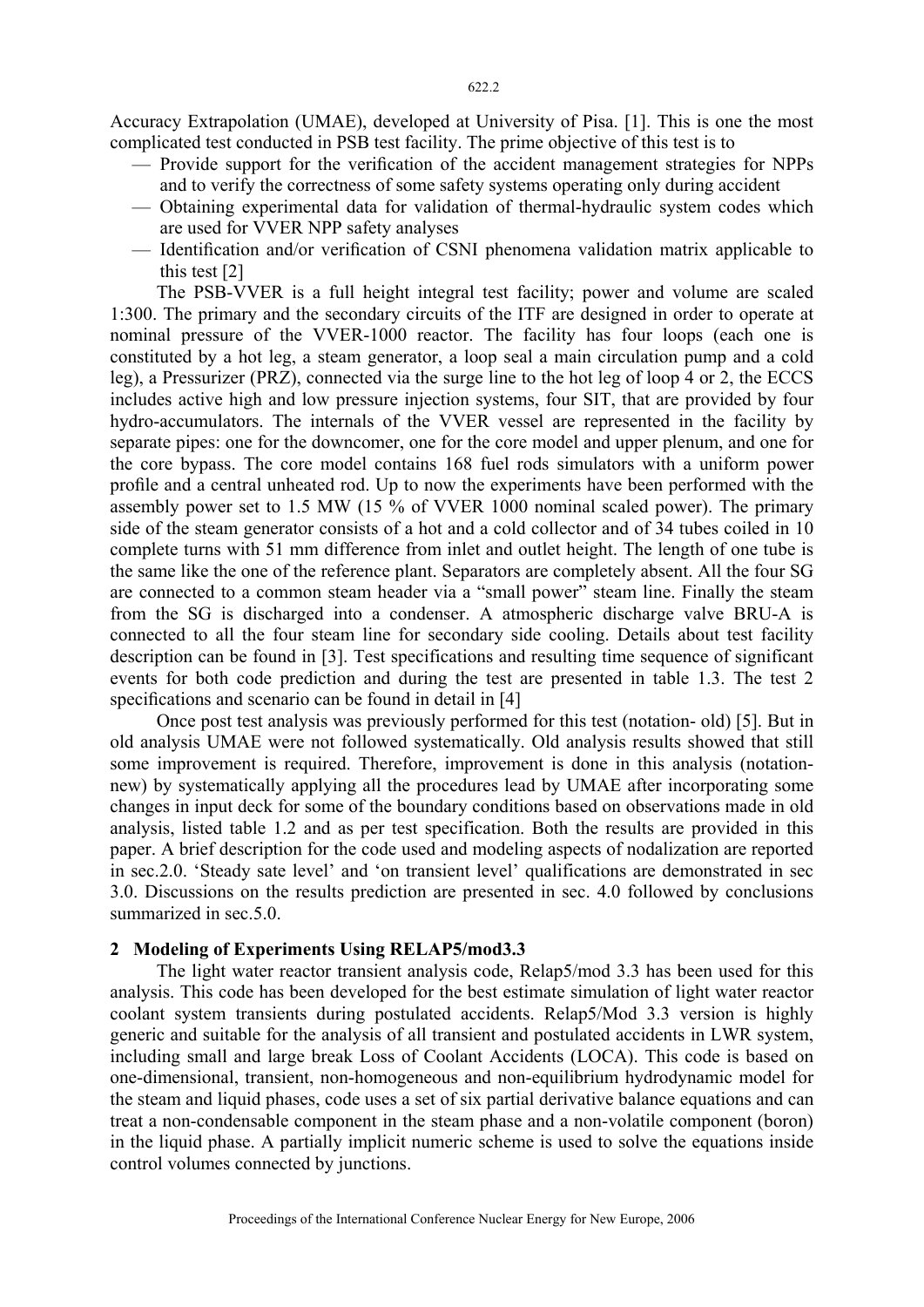The Relap5 input deck adopted for simulating the PSB-VVER facility behavior is a detailed nodalization carried out with a "sliced" approach. This nodalization scheme is suitable for a better code response, especially in natural circulation and/or during low flow rate regimes. All the components of the test facility have been modeled in the nodalization. It is not possible to describe all the details [6] of modeling aspects of nodalsation in this paper. This analysis has been carried out after putting appropriate initial and boundary conditions as per test specification in the reference input deck developed at University of Pisa

#### **3 'Steady State Level' and 'On Transient Level' Qualification of Nodalisation**

 The UMAE (Uncertainty Methodology based on Accuracy Extrapolation) is developed at University of Pisa to derive the uncertainty related to the code application. As per UMAE a nodalization representing an actual system (Integral Test Facility or NPP) can be considered qualified when it is qualified for both 'Steady State Level' and 'On Transient Level' Qualifications.

**'Steady State Level' Qualification:** The nodalization is qualified against data available from nominal stationary conditions measured in the simulated system. To this aim: (a) Relevant geometrical parameters of the facility (e.g. volume, heat transfer area, elevations, etc.) are compared (table 1.1) with the input deck data and the differences among them must be acceptably small, of course the uncertainties related to each parameter must be taken into account. Two curves: the volume versus height for the primary and the secondary side must

| Parameter                                                                                     | Exp.           | <b>New</b> | Old       | <b>EEB</b>               | Error<br>Old $%$         | Error<br>New $\%$ | AE<br>$\frac{0}{0}$ |
|-----------------------------------------------------------------------------------------------|----------------|------------|-----------|--------------------------|--------------------------|-------------------|---------------------|
| Primary circuit volume, m <sup>3</sup>                                                        | 2.1245         | 2.1772     | 2.1524    | $\ddotsc$                | --                       | --                | 1                   |
| Secondary circuit volume, m <sup>3</sup>                                                      | 2.9582         | 2.0217     | 2.0217    | $\overline{\phantom{a}}$ | $\overline{a}$           | --                | $\overline{2}$      |
| Fuel rod heat transfer surface area                                                           | 16.95          | 16.95      | 16.95     | $-$                      | $\overline{\phantom{a}}$ | --                | 0.1                 |
| SG tube heat transfer surface area, m <sup>2</sup>                                            | 18.22          | 18.22      | 18.22     | $\ddotsc$                | $\overline{a}$           | $-$               | 2.1                 |
| Core power, kw                                                                                | 1511           | 1519       | 1519      | ± 15                     | 0.0                      | 0.0               | 2.0                 |
| Power on core bypass, kw                                                                      | 15.1           | 15.1       | 14.4      | ±.4                      | 2.04                     | 0.0               | 2.0                 |
| PRZ power, kW                                                                                 | 10.2           | 10.2       | 11.0      | $\pm .5$                 | 2.8                      | 0.0               | 2.0                 |
| Heat transferred PS to SS, kw                                                                 | $\overline{a}$ | 1435.9     | 1411.6    | $-$                      | --                       | $-$               | $\overline{2}$      |
| Heat transferred to turbine from SS, kw                                                       |                | 1365.0     | 1337.4    | --                       |                          | $-$               | $\overline{2}$      |
| Upper plenum pressure, MPa                                                                    | 15.76          | 15.764     | 15.577    | $\pm .1$                 | 0.52                     | 0.0               | 0.1                 |
| SG 1 pressure, MPa                                                                            | 6.27           | 6.288      | 6.291     | $\pm .05$                | 0.0                      | 0.0               | 0.1                 |
| Core inlet temp., K                                                                           | 550.1          | 550.1      | 549.4     | ± 3                      | 0.0                      | 0.0               | 0.5                 |
| Core outlet temp. K                                                                           | 581.1          | 583.2      | 582.3     | ± 3                      | 0.0                      | 0.0               | 0.5                 |
| SG feed water temp. K                                                                         | 493.1          | 493.1      | 473.1     | $±$ 3                    | 3.4                      | 0.0               | 0.5                 |
| Clad temp. at 1906 mm from bottom of core                                                     | 584.1          | 579.0      | 574.9     | $\pm$ 3                  | 6.2                      | 2.1               | 10 K                |
| Loop 1 pump velocity, rpm                                                                     | 319            | 319        | 308.84    | $\pm$ 1                  | 2.8                      | 0.0               | $\mathbf{1}$        |
| Total primary heat losses, kw                                                                 | $\overline{a}$ | 109        | 133       | $\overline{a}$           | --                       | --                | 10                  |
| Total Secondary heat losses, kw                                                               | $\overline{a}$ | 70.2       | 73.5      | <u>.,</u>                | --                       | --                | 10                  |
| Local pressure drop                                                                           | Fig 1.1        | Fig 1.1    | Fig $1.1$ | $\overline{\phantom{a}}$ | $-$                      | --                | 10                  |
| Mass inventory in primary circuit, kg<br>Excluding HP Accumulator and LPIS and related piping | 890            | 911        | 898       | $\pm 40$                 | 0.0                      | 0.0               | 5                   |
| Loop 1 flow rate, $kg/s$                                                                      | 2.2            | 2.25       | 2.18      | $\pm$ .1                 | 0.0                      | 0.0               | $\overline{2}$      |
| PRZ level, m                                                                                  | 8.62           | 8.55       | 8.36      | $\pm .3$                 | 0.0                      | 0.02              | $0.05$ m            |
| Secondary side or down comer level, m                                                         | 2.3            | 2.17       | 2.26      | $\pm .05$ .04            |                          | 0.0               | 0.1 <sub>m</sub>    |

**Table 1.1 Acceptance criteria for nodalization qualification at steady state level** 

Note: -- details are not available for exp. unless Exp Error Band (EEB) is not available Acceptable Error (AE) can not be can not be calculated. Some of the acceptable errors are judged in Kelvin or meter not by % error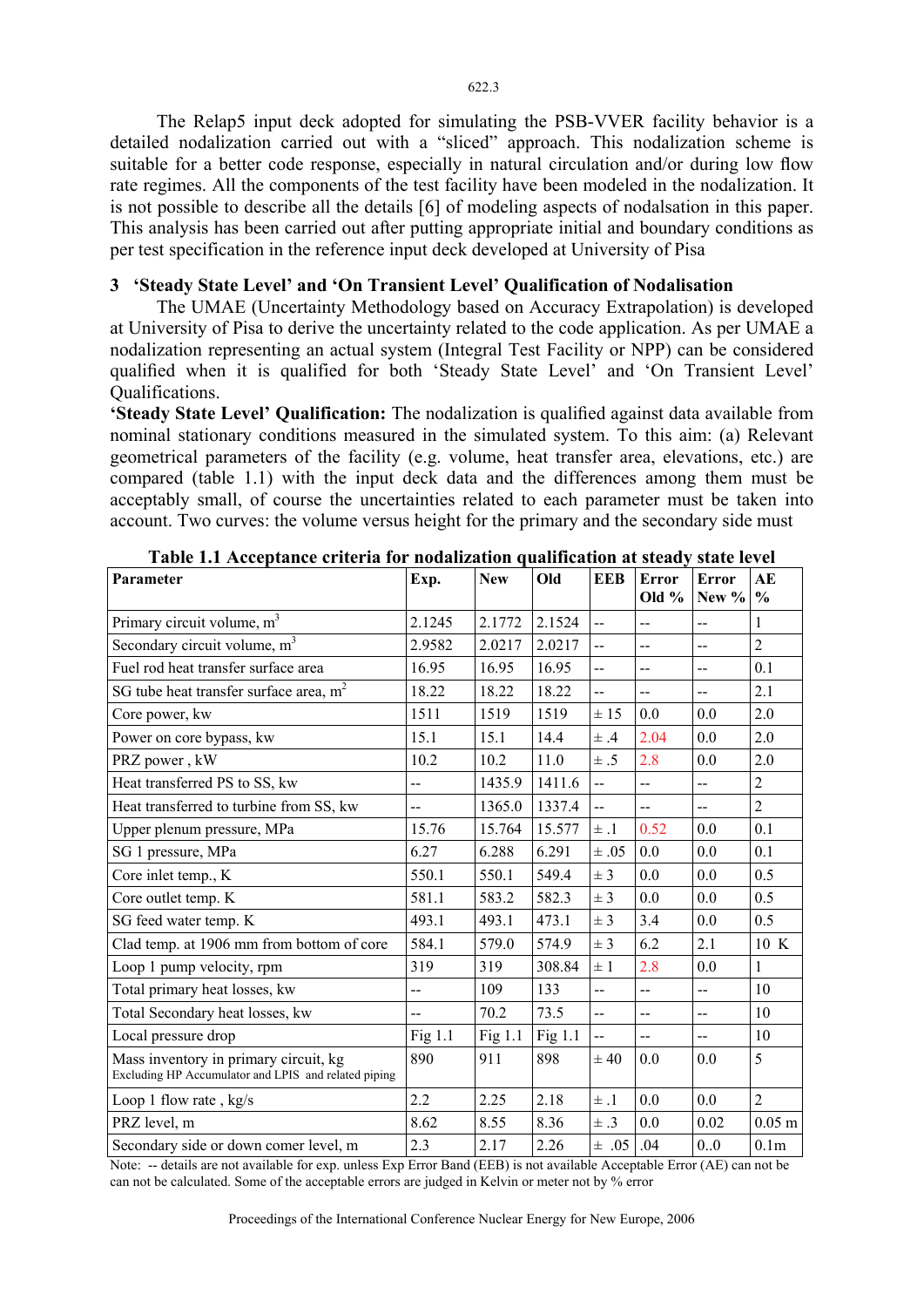be generated for both exp. and input deck, this has been done in [6] for the PSB test facility. (b) All the significant thermal-hydraulic parameters necessary to identify the facility/plant status are being selected from exp. and steady state achieved by code and these should be compared. Some of the important relevant parameters are presented in table 1.1 to evaluate the 'steady state level' qualification; detailed report is available in [8]. Error should be calculated as per instruction stated in [7]. Normalized primary pressure distribution versus loop length curves are obtained for experimental and code calculations, and compared in fig 1.1.



# **Fig. 1.1 Normalized primary pressure vs length for primary system including loop1**

|                | Sr. No. Changes made for new analysis with respect to old analysis as per test specifications                                                                                                                                                                                                                                                                                                                                                                                                                                                                                |
|----------------|------------------------------------------------------------------------------------------------------------------------------------------------------------------------------------------------------------------------------------------------------------------------------------------------------------------------------------------------------------------------------------------------------------------------------------------------------------------------------------------------------------------------------------------------------------------------------|
| $\mathbf{1}$   | SG feed water temp. is changed to 219 °C from 200 °C as per test specification.                                                                                                                                                                                                                                                                                                                                                                                                                                                                                              |
| $\overline{c}$ | SG external feed water temp. is changed to 30 $^{\circ}$ C from 20 $^{\circ}$ C as per test specification.                                                                                                                                                                                                                                                                                                                                                                                                                                                                   |
| $\overline{3}$ | Heat loss coefficient for all primary piping have been changed to 4.15 from 5.15 W/m <sup>2</sup> /K.                                                                                                                                                                                                                                                                                                                                                                                                                                                                        |
| $\overline{4}$ | Pump heat loss 15 kw for (-500 to 250 s), 20.7 kw (250 to 4500 s), 25 kw for (4500 to 13500 s), 17 kw<br>for $(13500 \text{ to } 23000 \text{ s})$ . In the old analysis it was 15 kw for $(-500 \text{ s to } 0)$ and 18 kw for all the transients.<br>It is tried that overall heat loss should be decreased in new analysis with respect to old analysis for the<br>period (-500 s to 4500s) and increased from 4500 s to 13000 s then decrease from 13000 s to end of the<br>transient by combining item 3 and 4 above. (discussed in item a, b, c, and d in sec $4.0$ ) |
| 5              | PRZ heater power has been changed $10.2$ kw for $(-500 \text{ to } 0 \text{ s})$ , $12$ kw for $(0 \text{ to } 8900 \text{ s})$ , $16$ kw for $(8900 \text{ s})$<br>s to 11000 s). In the old analysis it was constant 12 kw for $(-500 \text{ to } 10000 \text{ s})$ .                                                                                                                                                                                                                                                                                                      |
| 6              | By pass heater power changed to 15.1 kw from 14.4 kw as per test specification.                                                                                                                                                                                                                                                                                                                                                                                                                                                                                              |
| $\overline{7}$ | External feed water injection rate changed to 55 g/s from 66 g/s to each SG 1 and 4, (item-d, sec. 4).                                                                                                                                                                                                                                                                                                                                                                                                                                                                       |
| 8              | Area of 'ECCS piping and valve' changed to 6.15e-4 $m^2$ , 4.19 e-4 $m^2$ as per geometrical details.                                                                                                                                                                                                                                                                                                                                                                                                                                                                        |
| 9              | PRZ volume changed to 259.58e-3 $m3$ from 236.98e-3 $m3$ geometrical details.                                                                                                                                                                                                                                                                                                                                                                                                                                                                                                |
| 10             | LPIS modelling included in input deck as it was not modelled in old analysis.                                                                                                                                                                                                                                                                                                                                                                                                                                                                                                |

# **Table 1.2 List of changes made in input for the new analysis**

**'On Transient level' Qualification**: This includes both qualitative and quantitative for 'on transient level' qualification. The following steps have been performed for qualitative evaluation:

(a) List of comparison between experimental and code calculation resulting time sequence of significant events are demonstrated in table 1.3.

(b) Identification/verification of CSNI phenomena validation matrix applicable to this test: In this experiment a number of thermal hydraulic phenomena are observed for code assessment.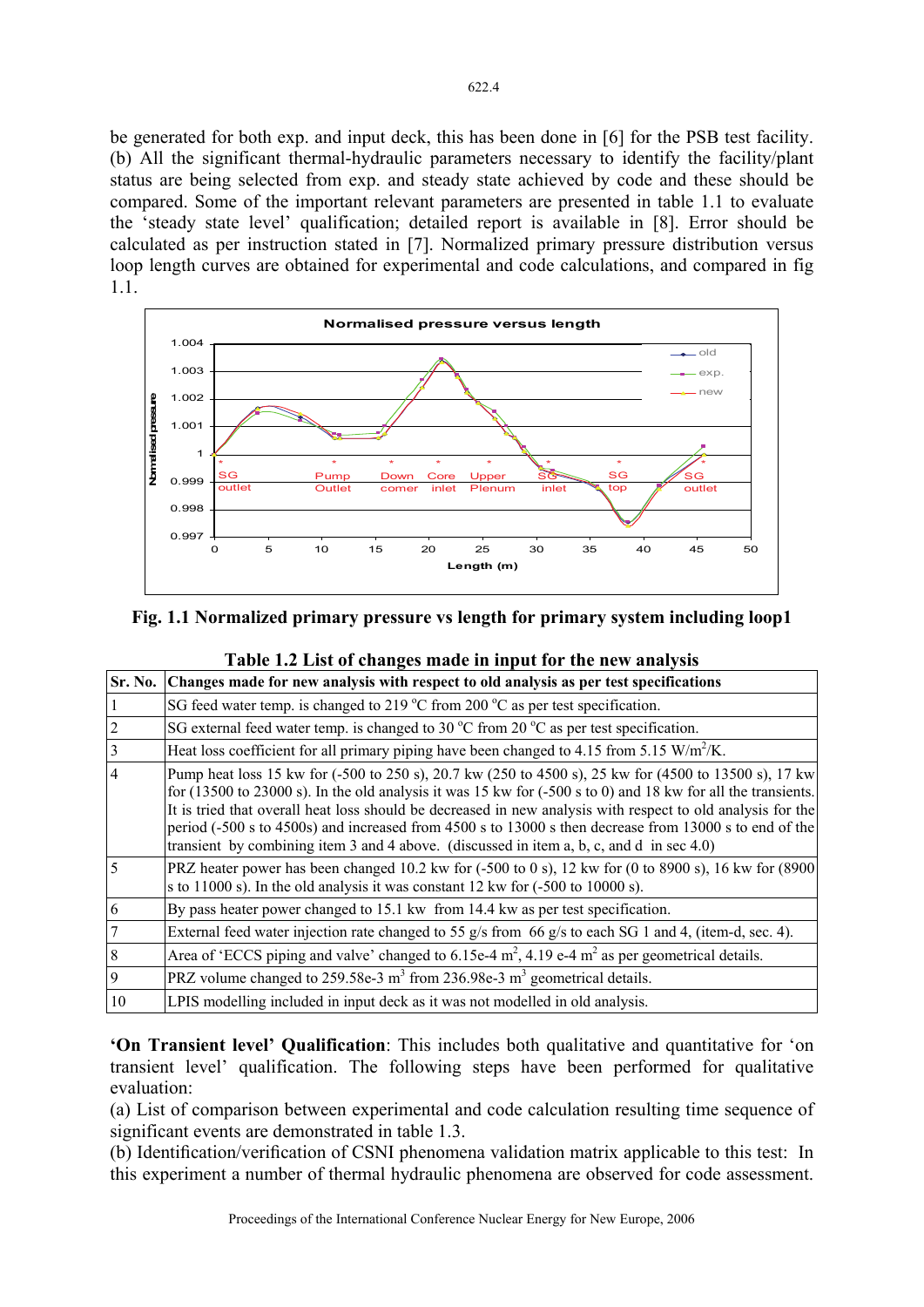These are also well predicted by results prediction of code (table 1.4.). PSB VVER test 2 capability to reproduce phenomena and code capability to predict phenomena are evaluated on basis of following grading, S-suitable for code assessment, R- restricted suitable for the code assessment, S-well predicted by code, R- partially predicted by code.

| Exp.<br>(s)  | <b>New</b><br>(s) | Old<br>(s)            | Event                                                                 | <b>Remarks</b>                                                         |
|--------------|-------------------|-----------------------|-----------------------------------------------------------------------|------------------------------------------------------------------------|
| 0.0          | 0.0               | 0.0                   | Signals to initiate the accident                                      | To stop the steam dumping from SG and<br>to stop the feed water supply |
| 10.8         | 10.8              | 10.8                  | Feed water supply stop in all SG                                      | Value given for SG 2 (for example)                                     |
| 16.1         | 16.0              | 16.0                  | Full Closing of Turbine Stop Valve (TSV)                              | As pre Initiating Event (IE)                                           |
| 71           | 54.9              | 54.0 s                | BRU-A opening (first)                                                 | Reaching set point limit 7.16 MPa                                      |
| 71<br>237    | 109<br>209        | $-$<br>$\overline{a}$ | The first operation of PRZ spray<br>The second operation of PRZ spray | Opening pressure 16.08 MPa,<br>closing pressure 15.98 MPa              |
| 255.7        | 217.1             | 273.2                 | Start of MCP coast-down                                               | Level decrease in SG-2 by 0.5 m                                        |
| 261.7        | 217.3             | 273.3                 | <b>SCRAM</b>                                                          | More than two MCP trip                                                 |
| 4645<br>8689 | 4724<br>8489      | 4149<br>7064          | PRZ safety valve first opening<br>Last closing                        | Opening set pressure 18.14 MPa<br>Closing set pressure 16.67 MPa       |
| 8992         | 8479              | 7134.8                | To start Accident Management (first)                                  | Core outlet temp. reaches 350 °C                                       |
| 8969         | 8495              | 7150                  | Closure of MSIV in SG 2 and 3                                         | As per AM, delay of 16 s                                               |
| 8977         | 8495              | 7150                  | Opening of BRU-A in SG 1 and 4                                        | As per AM, delay of 16 s                                               |
| 9219         | 8574              | 7234                  | Water supply into SG 1 and 4                                          | When pressure reduces to 1 MPa                                         |
| 11054        | 10834             | 8964                  | Switching off PRZ heater                                              | Minimum PRZ level 4.2 m                                                |
| 12007        | 12064             | $\overline{a}$        | PRZ PORV opening                                                      | Second time operator action *                                          |
| 16535        | 15071             | 12842                 | HPA injection starts                                                  | Set point of HPA 5.9 MPa                                               |
| 20400        | 21328             | $\overline{a}$        | The second time PRZ full of water                                     | Due to PORV opening                                                    |
| 21412        | 21519             | $\overline{a}$        | Start of LPIS operation                                               | Primary pressure less than 2.43 MPa                                    |
| 23240        | 22200             | 15919                 | Stop of experiment                                                    |                                                                        |

**Table 1.3 List of comparison between experimental and code calculation resulting time sequence of significant events** 

\* opening- When difference between saturation temperature in hot leg and (Ts) and the maximal temperature in hot pipelines ( $T_{\text{HL}}$ ) more than 30 °C and coolant temp is less than 300 °C and closing- when margin less than 15 °C ( $F_{\text{C}}$ ) and  $F_{\text{C}}$ ) are proportional temp is less than 15 °C ( $F_{\text{C}}$ ) and  $F_{\text{C}}$ ) and  $F$ C (For new analysis set point is fixed to  $27^{\circ}$ C to see the effect considering measurement error), -- not detected

(c) Each test scenario (measured and calculated) is divided in 9 Phenomenological Windows (i.e., time spans in which a unique relevant physical process mainly occurs and a limited set of parameters control the scenario. These PhWs can also be seen in line with fig. 1.2 to 1.5

(d) Key Phenomena and Relevant Thermal-hydraulic Aspects (RTA). In each PhW, key phenomena and RTA must be identified. RTAs are defined for a single transient and characterized by numerical values of significant parameters: Single value parameters (SVP), Non-dimensional parameters (NDP), Time sequence of events (TSE), Integral parameters  $(IPA)$  etc. The qualitative analysis is based on five subjective judgment marks  $(E, R, M, U, -)$ the list of RTAs. E means excellent and a good agreement exists between code and experimental results; R is for reasonable and means that the phenomenon is reproduced by the code, but some minor discrepancies exist; M is for minimal and means that a relevant discrepancy is present between the code results and the experiment, but reason for the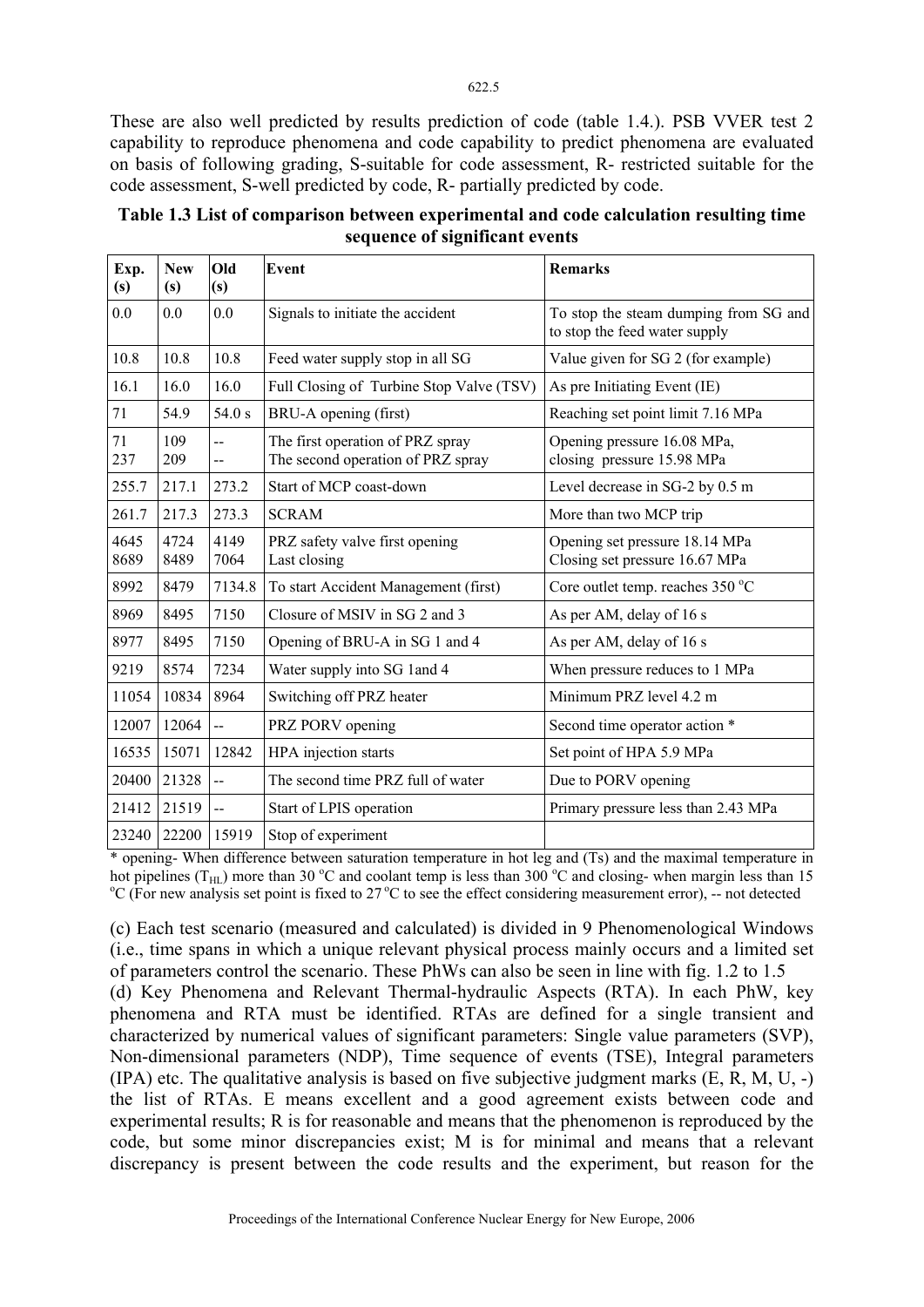difference is identified and it is not caused by a nodalization deficiency; U is for unqualified and means that a relevant discrepancy exists but reasons for the difference are intrinsic to the

| Sr.            | Name of phenomena                                    | Exp. | Code | <b>Identification based on</b>                                                                                     |  |  |  |  |  |
|----------------|------------------------------------------------------|------|------|--------------------------------------------------------------------------------------------------------------------|--|--|--|--|--|
| No.            |                                                      |      |      |                                                                                                                    |  |  |  |  |  |
| $\mathbf{1}$   | Natural circulation in 1-phase<br>flow, primary side | S    | S    | Loop flow rate, fluid temperature, pressure gauges<br>as well as power supplied to core and by-pass                |  |  |  |  |  |
| $\overline{2}$ | Natural circulation in 2-phase<br>flow, primary side | R    | R    | Differential pressure pickups, temperature and<br>pressure gauges as well as power supplied to core<br>and by-pass |  |  |  |  |  |
| 3              | Asymmetrical loop behaviour                          | S    | S    | Loop flow rate, coolant velocities and temperature<br>gauges.                                                      |  |  |  |  |  |
| $\overline{4}$ | Mixture level and entrainment<br>in to SG            | R    | R    | Differential pressure pickup                                                                                       |  |  |  |  |  |
| 5              | Core thermal hydraulic                               | S    | S    | Clad temperature, coolant temperature, core power<br>supply, core level,                                           |  |  |  |  |  |
| 6              | PRZ thermal hydraulics                               | S    | S    | PRZ level, differential pressure<br>pick<br>up,<br>temperature and pressure gauge                                  |  |  |  |  |  |
| 7              | Surge line hydraulics                                | S    | S    | Differential pressure pickup<br>and<br>temperature<br>gauges                                                       |  |  |  |  |  |
| 8              | Structure heat and heat loses                        | S    | R    | By heat flux gauges, primary piping outer surface<br>temperature, coolant temperature                              |  |  |  |  |  |
| 9              | Effect of integral system                            | S    | S    | By overall measurement and code prediction                                                                         |  |  |  |  |  |

**Table 1.4 CSNI phenomena validation matrix for code assessment** 

### **Table 1.5 List of Phenomenological Windows (PhW)**

| Sr.<br>No.     | Exp.<br>(s)     | Cal. (s)<br>(new)  | (old)     | Cal. (s) Governing important phenomena                                                                                                                   |
|----------------|-----------------|--------------------|-----------|----------------------------------------------------------------------------------------------------------------------------------------------------------|
|                | $0 - 100$       | $0-120$            | $0 - 100$ | SG pressure increase, first spray injection in PRZ, First BRU-A opening                                                                                  |
| $\overline{2}$ | $100 -$         | $120 -$            | $100 -$   | SG level decreases due to BRU-A cycling and coast down of pumps and                                                                                      |
|                | 260             | 230                | 280       | scram occurs, PS temperature increase PRZ level increase                                                                                                 |
| 3              | $250 -$         | $230-$             | 280-      | BRU-A valve cycling and slight increase in PS pressure and then constant.                                                                                |
|                | 3700            | 3635               | 3500      | PS temperature continued to rise, PRZ level rises and at the end full of water                                                                           |
| 4              | 3700-           | $3635 -$           | 3500-     | PS pressure starts rising and PRZ safety valve cycling, PS rises, small                                                                                  |
|                | 8975            | 8489               | 6800      | variation in SG pressure inside the range of BRU-A but no further opening                                                                                |
| 15             | 8975-           | 8489-              | 6800-     | Core outlet temperatures reached to $350\text{ °C}$ , AM starts, fast depressurisation                                                                   |
|                | 9200            | 8990               | 7200      | in SG 1 and by opening SG 1 and 4 BRU-A, SG 2 and 3 pressure constant,                                                                                   |
| 6              | 9200-           | 8990-              | 7200-     | PS system pressure decreases, SG pressure decreases to 1 MPa and external                                                                                |
|                | 11054           | 10834              | 12842     | water injection to SG 1 and 4 starts, PRZ level decreases.                                                                                               |
| 7              | 11054-<br>16500 | 10834-<br>15071    |           | PRZ level decreases and PRZ heater off, PS pressures decreases fast and<br>PRZ PORV opening based on saturation margin operator action                   |
| 8              | 16500-<br>21412 | $15071 -$<br>21519 |           | HPA accumulator injection starts and PRZ level starts to increase, PS<br>pressure and temperature continued to decrease                                  |
| $\overline{Q}$ | 21412-<br>23240 | 21519-<br>22200    |           | LPIS actuate, PRZ is full of water, PS temperature is about $180 \degree C$ , PS<br>pressure is about 2.43 MPa and constant. AM procedure is successful. |

code and nodalization capability are not known. – means not applicable to selected test. Even if one U result is present during the qualitative evaluation process then nodalization is not said to be qualified and sensitivity analysis is recommended by suitably modifying the nodalization till route cause is not get detected and rectified. It is not possible to provide all the details of RTA which about 40 parameters [8] in this paper. Some important parameters are given for example in the table 1.6.

(e) Visual comparisons between experimental and code calculated relevant parameters time trends are presented for some of the important thermal hydraulic parameters like primary pressure (upper plenum), secondary side pressure (SG 1), core outlet fluid temperature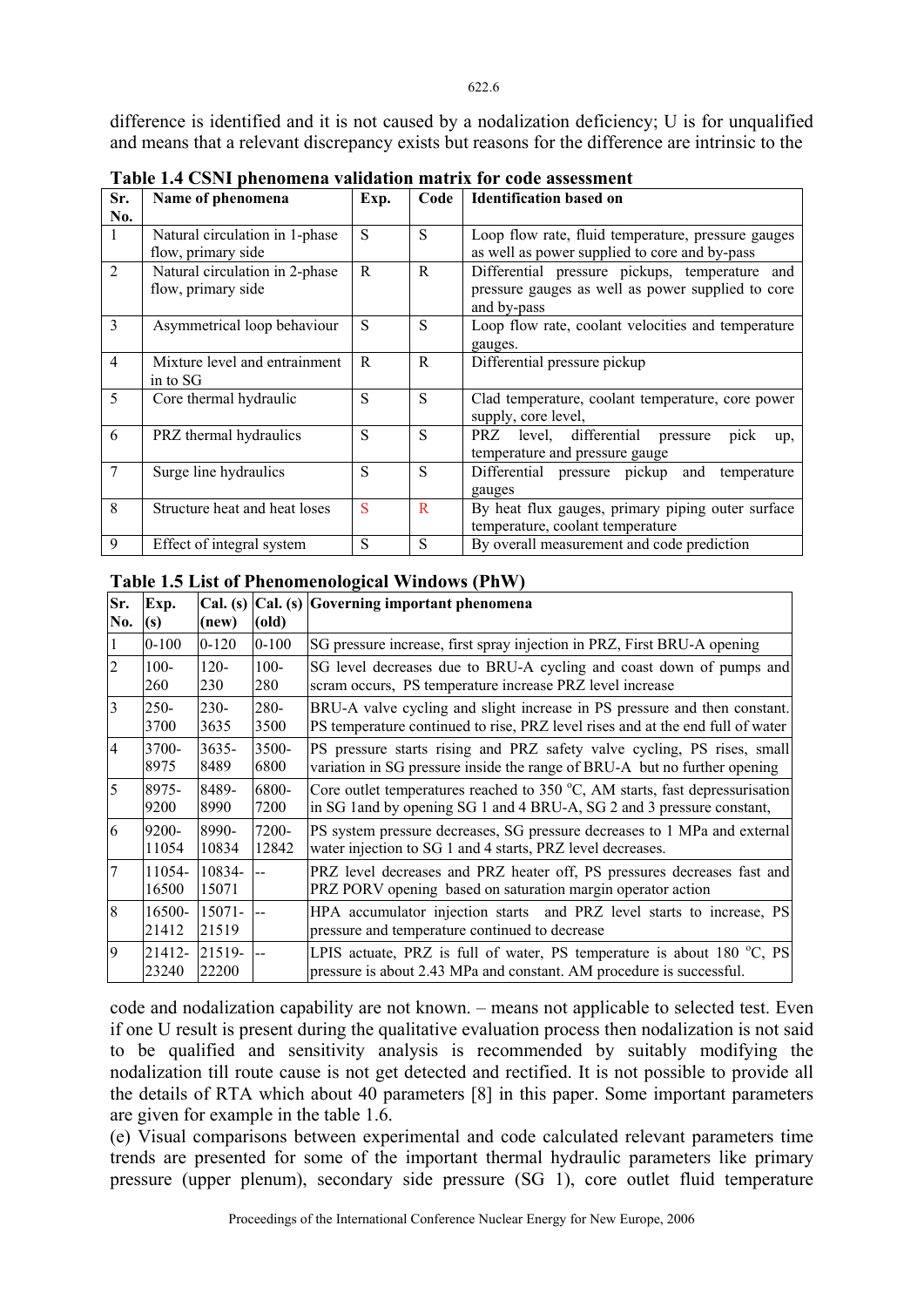primary mass inventory in fig.1.2 to 1.5 respectively. Plot for about 40 parameters is given in [8].

| (RTA)                                          | <b>Type</b> | Exp.               | <b>New</b>         | Old               | $\bf C$ J<br><b>New</b> | $\mathbf C$ J<br>Old |
|------------------------------------------------|-------------|--------------------|--------------------|-------------------|-------------------------|----------------------|
| Opening of spray valve (s)                     | TSE         | 71.1, 237          | 109, 209           | --                | R                       | U                    |
| Duration of the PRZ relief valve cycling (s)   | <b>TSE</b>  | 4645-8689          | 4724-8489          | 4149-7064         | E                       | $\mathbb{R}$         |
| Duration of BRU-A cycling (s)                  | TSE         | 75-5534            | 54.9-5634          | 54-5635           | E                       | E                    |
| Percentage of primary mass inventory at 8500 s | <b>NDP</b>  | 0.92               | 0.90               | 0.88              | E                       | $\mathbb{R}$         |
| Percentage mass inventory at 15000 s           | <b>NDP</b>  | 0.875              | 0.89               | 0.95              | $\mathbb R$             | R                    |
| Percentage mass inventory in PS at 21300 s     | <b>NDP</b>  | 1.05               | 1.003              |                   | Ε                       | U                    |
| Integral PRZ heater power (MW)                 | <b>IPA</b>  | 141.904            | 134.37             | 107.5             | E                       | М                    |
| Total no of PRZ safety valve cycling           | <b>IPA</b>  | 12                 | 11                 | 12                | E                       | $\mathbf R$          |
| Maximum clad temperature ( °C)                 | <b>SVP</b>  | 356.18<br>(9230 s) | 354.15<br>(8475 s) | 356.5<br>(7414 s) | $\mathbb R$             | M                    |
| SG 1 level at the end of BRU-A cycling (m)     | <b>SVP</b>  | 0.66               | 0.527              | 508               | R                       | R                    |
| PRZ level at the at $8900 s(m)$                | <b>SVP</b>  | 11.29              | 11.38              | 4.57              | E                       | M                    |

**Table 1.6 Example of key phenomena and relevant thermal-hydraulic aspects (RTA)** 

CJ- Calculation Judgment, -- not detected

A successful application of the qualitative process constitutes a prerequisite to the application of the quantitative analysis. The accuracy of code calculations has been quantified using Fast Fourier Transform Based Method (FFTBM) developed at University of Pisa [9], [10]. This method mainly works on transformation from time to the frequency domain to avoid the dependence of the error from the transient duration. The accuracy quantification of a code calculation is based on the amplitude of the FFT of the experimental signal and the difference between experimental and calculated trend. This tool produces a couple of values in the frequency domain from each comparison between calculated and measured time trends: 1) the so-called "average accuracy" AA and 2) the "weighted frequency" WF. The most significant value is given by AA which represents the relative magnitude of the discrepancy deriving from the comparison between the addressed calculation and the corresponding experimental trend (AA=0.5 means a calculation affected by a 50 % error). Overall accuracy of an obtained code results prediction is calculated by  $AA_{tot}$  and WF<sub>tot</sub>. Better accuracy is generally represented by low AA values at high WF values.  $AA_{tot}$  and WF<sub>tot</sub> are calculated by averaging AA and WF for all the parameters with the help of weighting factors which varies with type of parameters.

Each weighting factors takes into account of experimental accuracy, safety relevance and importance of selected parameters and physical correlations governing most of the thermal hydraulic quantities. AA, WF for primary pressure (UP) and  $AA_{tot}$  and WF<sub>tot</sub> for both new and old analysis are presented in table 1.7, detailed list are available in [8].

# **4 Discussion on the Results**

It was observed that most of the discrepancies for old analysis in table 1.1 was related to boundary conditions therefore by putting appropriate boundary conditions as per table 1.2 steady state level qualification is achieved. For the 'on transient level' qualification it can be seen form the table 1.3, 1.5 and 1.6 and fig 1.2 to 1.5 that code prediction for the transient part in the old analysis was not qualified. The following observations are made based on old analysis and corrective actions are proposed in table1.2 and implemented for achieving on transient level qualification.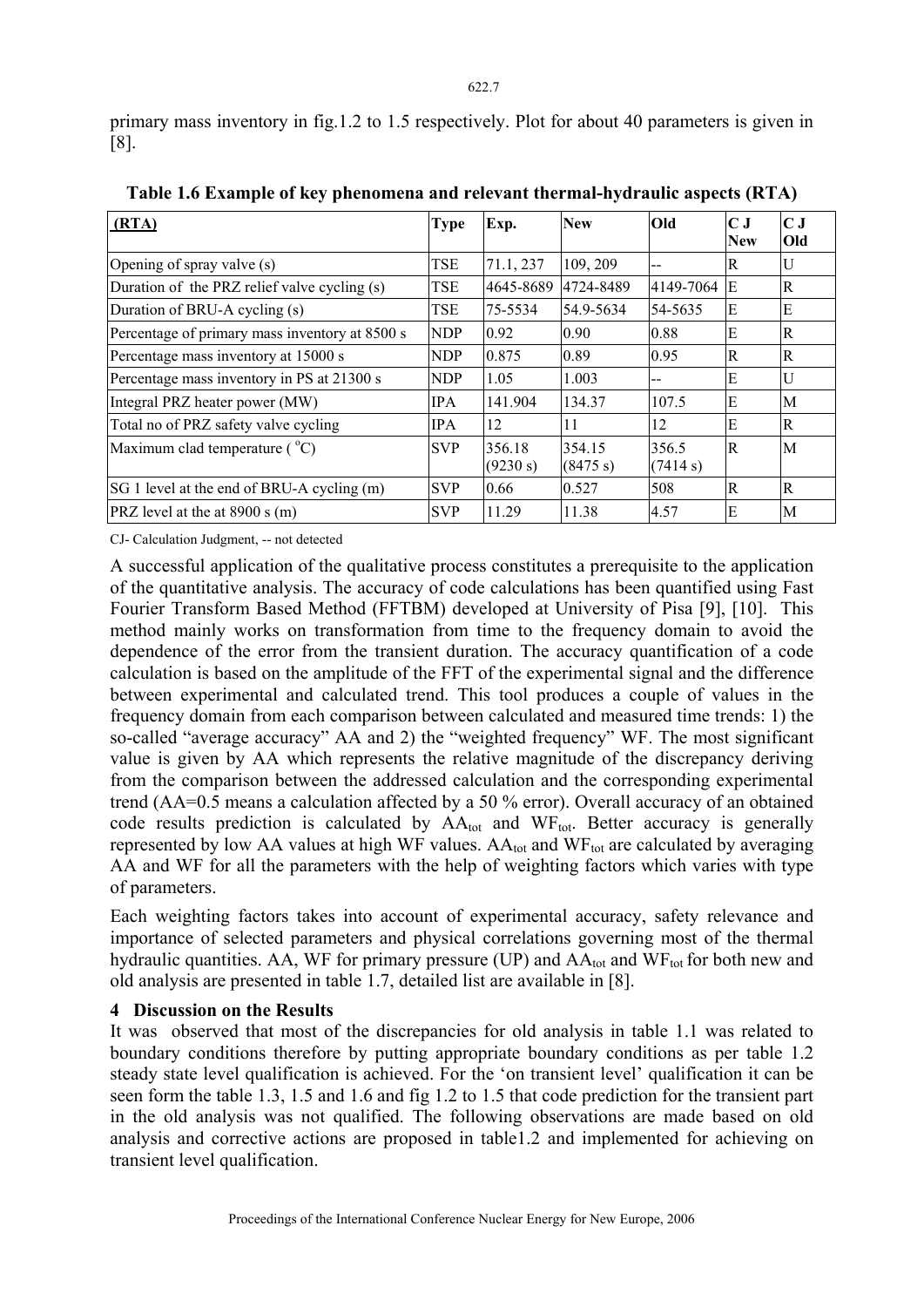



**Fig. 1.2 Comparison of Upper Plenum Pressure** 



**Fig.1.4 Core Outlet Temperature** 



**Fig. 1.3 Comparison of SG 1 Pressure** 



**Fig. 1.5 Comparison of Primary Mass Inventory** 

**Table 1.7 Average accuracy and weighted frequency for quantitative accuracy of results prediction** 

| (time start from 0 s to value given in columns e.g. $0-500$ s, $0-10000$ s)<br><b>New (Improved analysis)</b>                                                            |                                                                                              |           |            |            |            |            |            |             |             |             |                   |      |
|--------------------------------------------------------------------------------------------------------------------------------------------------------------------------|----------------------------------------------------------------------------------------------|-----------|------------|------------|------------|------------|------------|-------------|-------------|-------------|-------------------|------|
| Parameter                                                                                                                                                                | 500<br>AA                                                                                    | 500<br>WF | 1000<br>AA | 1000<br>WF | 2500<br>AA | 2500<br>WF | 5000<br>AA | 5000<br>WF  | 10000<br>AA | 10000<br>WF | 22250 22250<br>AA | WF   |
| Primary pressure                                                                                                                                                         | .048                                                                                         | .030      | .063       | .058       | .074       | .030       | .281       | .046        | .419        | .016        | .260              | .010 |
| AA total                                                                                                                                                                 | .102                                                                                         | .048      | .115       | .057       | .125       | .044       | .153       | .029        | .247        | .022        | .289              | .012 |
| Old (Previous Analysis) (time start from 0 s to value given in columns e.g. $0-500$ s, $0-10000$ s)                                                                      |                                                                                              |           |            |            |            |            |            |             |             |             |                   |      |
| 500<br>500<br>1000<br>1000<br>2500<br>2500<br>5000<br>5000<br>10000<br>10000 15900<br>Parameter<br>WF<br>WF<br>WF<br>WF<br>AA<br><b>AA</b><br>AA<br>AA<br>AA<br>AA<br>AA |                                                                                              |           |            |            |            |            |            | 15900<br>WF |             |             |                   |      |
| Primary Pressure                                                                                                                                                         | .053                                                                                         | .069      | .066       | .050       | .091       | .081       | .269       | .025        | .490        | .017        | .399              | .010 |
| AA total                                                                                                                                                                 | .033<br>.022<br>.015<br>.081<br>.057<br>.096<br>.054<br>.115<br>.049<br>.147<br>.330<br>.390 |           |            |            |            |            |            |             |             |             |                   |      |

<sup>(</sup>a) PRZ spray valve opening are observed two times in new analysis by achieving steady state pressure in PRZ close to experiment and modified heat loss form primary circuit including pump heat loss.

(b) From the table 1.3 it is clear that PRZ safety valve cycling duration is achieved in new analysis very close to experimental value. This has been achieved by modified heat loss from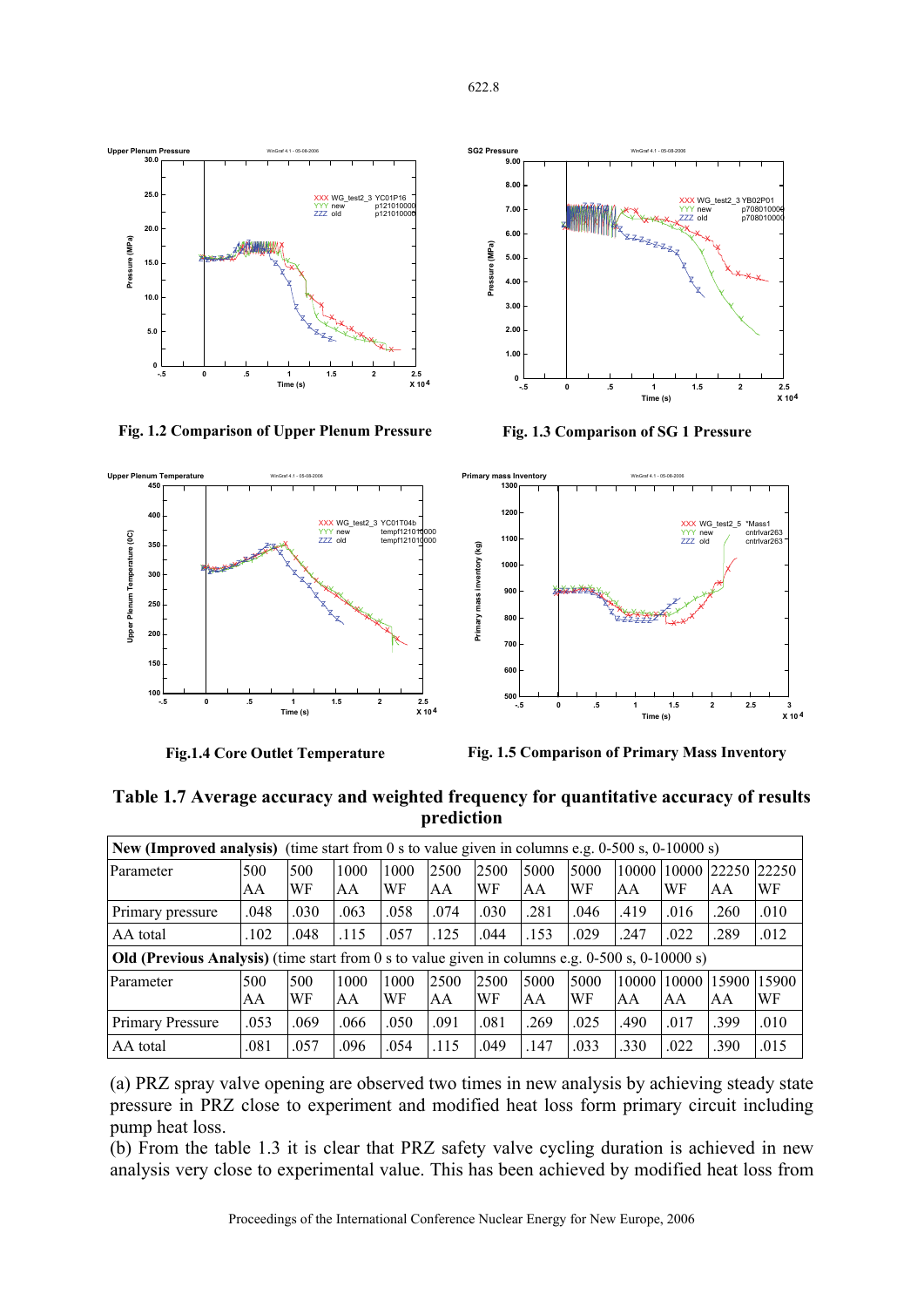primary circuit including pump heat loss and by slightly increasing PRZ safety valve area as per table 1.2.

(c) Starting time of first accident management (table. 1.3) for opening BRU-A in SG 1 and SG 4, closing of MSIV of SG 2 and SG 3 and injecting external feed water in SG in new analysis, is achieved close to experiment value with compared to old analysis by changes made in item (b) above.

(d) It is observed from the old analysis that rate of cooling of primary system is more with respect to experiment from the time of external water injection to SG 1 and 4 to the end of transient. This is one of the reasons for old analysis failure at 15900 s. It is noted from the analysis of experimental data that injections of external water to SGs are not exactly as per test specification value (66 g/s). The average value for these injection rate in exp. for initial 1000 s, 4000 s 9000s are 52g/s, 56g/s and 62 g/s respectively. It is also observed that errors in measuring the injection flow are of the order of 50 g/s. In view of the above a sensitivity analysis have been carried out and concluded that that 55 g/s injection gives better results for cooling of primary circuit.

(e) for the start of second accident management (opening of PRZ PORV table 1.3), this phenomenon was not observed at all in the old analysis while in experiments it is first observed at 12007 s and operated 19 times during transients. Considering the error in measurement  $(3^{\circ}C)$  this set point is reduced to  $27^{\circ}C$  to see the effect in new analysis and two times valve opening is observed. This is the main reason for significant difference in primary mass inventory is observed between experimental value and new analysis from 12000 s to about 21300 s (LPIS starts) fig. 1.5.

(f) From table 1.3 it can be seen that high pressure accumulator injection timing is improved and LPIS actuation is also observed in new analysis.

Improvements for qualitative point of view in the results prediction for the new analysis are observed from the above discussion and also can be seen from table 1.1, 1.3, 1.5 1.6 and 1.7 and from fig 1.2 to 1.5. However, opening of PRZ PORV on operator action is also not fully predicted in new analysis as per test specifications. For quantitative evaluation it is noted from table 1.7 that  $AA_{tot}$  for the new analysis is well below the acceptable limit (0.38) for all the time. However AA for the primary pressure is more than acceptable limit (0.1) for some of the time interval. The reason for this may be due to difference in PRZ safety valve opening and this cycling duration. The effect of these two on primary pressure is prompt and significant. Considering the selected transient is complicated and of very long duration, it is difficult to achieve this acceptable limit. Therefore AA value obtained for primary pressure in new analysis is satisfactory and appreciated.

# **5 Conclusions**

Improvement in post test analysis of results prediction for the test no. 2, carried-out on PSB integral test facility in May 2005, has been achieved by systematically applying all the procedure lead by Uncertainty Methodology based on Accuracy Extrapolation**.** 

**'**Steady state level' and 'on transient level' qualification for nodalization of PSB test facility has been demonstrated for test no. 2. The capability to induce the phenomena by test facility for the code assessment and capability to reproduce the same phenomena by Relap5/mod 3.3 code prediction as per CSNI phenomena validation matrix has been identified and verified. Overall quantitative code accuracy for the analysis is quantified using Fast Fourier Transform Based Method. The results of the new analysis carried out are acceptable as per UMAE acceptance criteria.

Results of test carried out in the test facility and analysis results prediction are very useful for the point of view of verification of the accident management strategies for NPPs and to verify the correctness of some safety systems operating only during accident. Results of this analysis